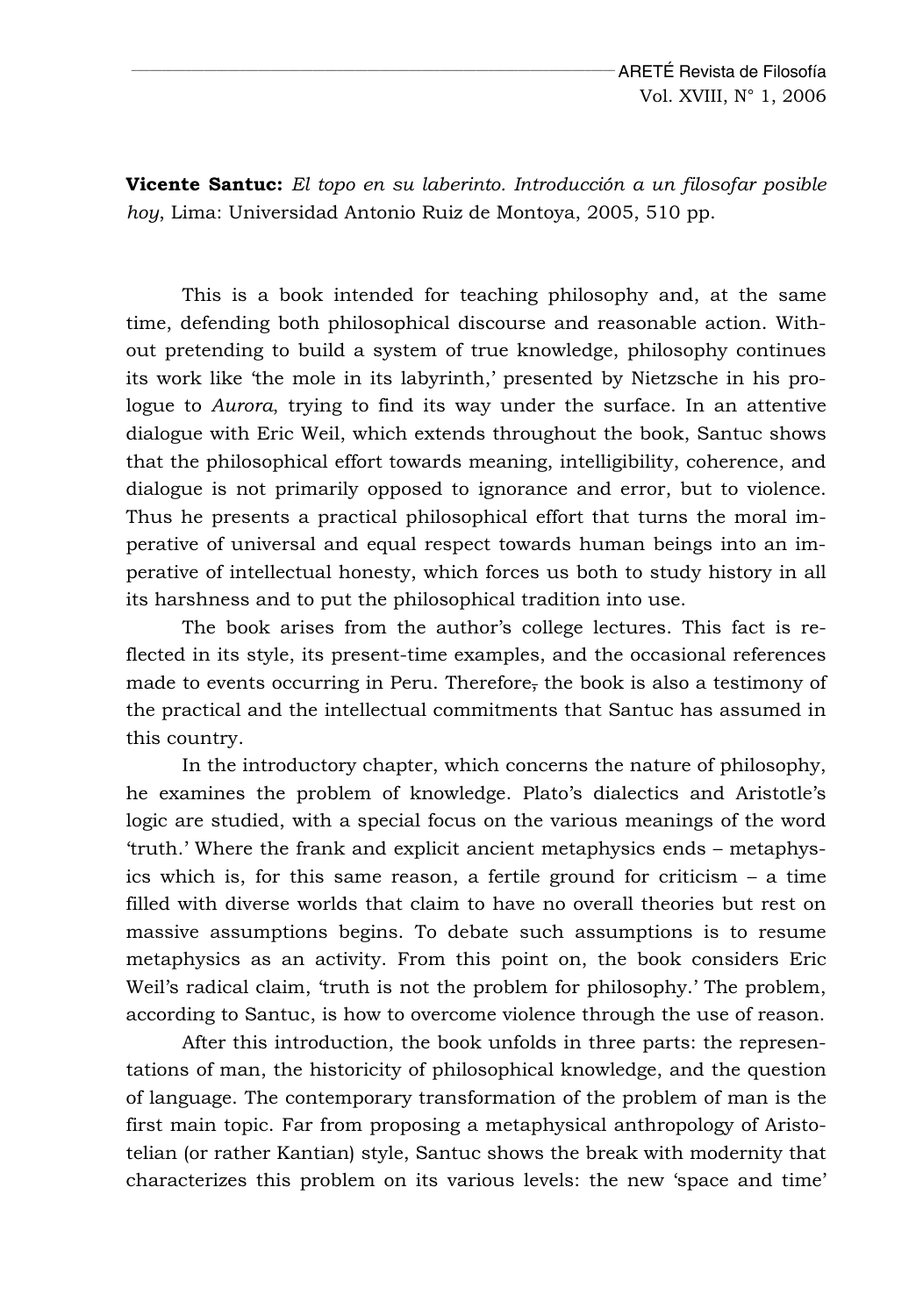beyond the modern mechanicism; the deconstruction of history under the concept of 'postmodernism;' the Freudian break with the modern subject, and the structuralist approaches which followed; as well as, finally, Karl Otto Apel's proposal of asking for 'that which enables' inter-subjective communication. But at this stage, where the reader would expect a systematic assessment, the debate opens up even further, as the preceding investigation has posed, according to Santuc, the challenge of recognizing the unity of philosophy throughout its history. Lessons on Aristotle, Kant and Hegel come next, the main thrust of which is the 'Aristotle/Kant dialogue,' and the resultant identification of philosophy 'with the history of philosophy and with the mere history.'

The third part of the book contains an astounding transition from deep skepticism towards metaphysics of action. Through an analysis of Maurice Merleau-Ponty's *Sense and Non-Sense*, Santuc finds the 'universal that we share' reduced to the perception that opens us up to the external world and the factual agreements in a dialogue, but he also finds 'the fundamental metaphysic fact' of 'consciousness that *there is something*, *there is* being external to me,' and that 'this being is for me.' Santuc follows the reunion of ethics and hermeneutics that identifies contemporary French philosophy, where the granting of meaning, the characteristic act of interpretation, is undertaken as creation and transformation. In the final part of the book, devoted to critical investigations aimed at giving way to a dialogue between philosophical discourses, there is a 'passage from discourse into action: sacrifice.' Meaning has been revealed as the most universal category, but nonetheless, it is not to be found already actualized or disposed towards being known within things; it is a rather practical category, it beats within the thinking individual as 'demand of meaning.' The issue is not to take this unity of thought as something able to be fulfilled, even within the entire world or the whole of mankind. Without the thinking subject assuming a practical stance, there is no entrance for meaning into the human world. This is why philosophy 'should be able to understand the fact that this or that individual gets killed for yesterday's discourse or attitude... It will understand how to be willing to die can be a way of putting life into meaning, knowing that *the* meaning of existence is to have *a* meaning.'

Although the book does not consider (except, maybe, through a reference to Apel) the current debates on justice, equality, democracy, and politics of recognition, it incorporates itself into the process of political and social thinking in a peculiar way that will not go unnoticed by anyone who knows the context of its edition and authorship. The style of an address to